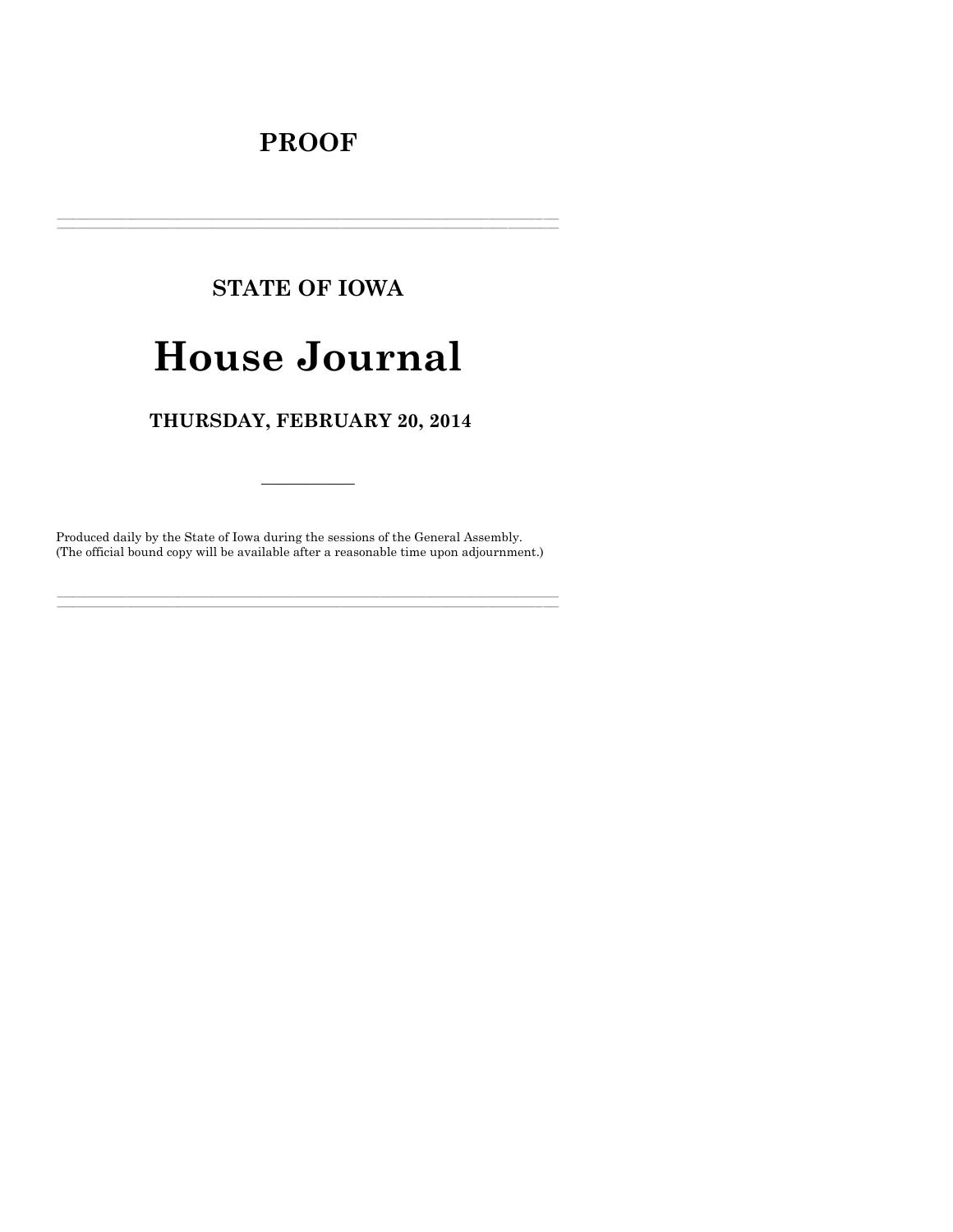#### **JOURNAL OF THE HOUSE**

Thirty-ninth Calendar Day - Twenty-seventh Session Day

Hall of the House of Representatives Des Moines, Iowa, Thursday, February 20, 2014

The House met pursuant to adjournment at 8:34 a.m., Landon of Polk in the chair.

Prayer was offered by Representative Landon of Polk County.

#### PLEDGE OF ALLEGIANCE

The Pledge of Allegiance was led by Representative Landon of Polk.

The Journal of Wednesday, February 19, 2014, was approved.

#### INTRODUCTION OF BILLS

**[House File 2341,](http://coolice.legis.iowa.gov/Cool-ICE/default.asp?Category=billinfo&Service=Billbook&frame=1&GA=85&hbill=HF2341)** by Heaton, a bill for an act relating to disclosure requirements for the sale or rental of certain property that was used for the manufacture of methamphetamine and making penalties applicable.

Read first time and referred to committee on **Commerce.**

**[House File 2342,](http://coolice.legis.iowa.gov/Cool-ICE/default.asp?Category=billinfo&Service=Billbook&frame=1&GA=85&hbill=HF2342)** by Grassley, a bill for an act relating to administrative costs savings and efficiencies at the state board of regents.

Read first time and referred to committee on **Education.**

**[House File 2343,](http://coolice.legis.iowa.gov/Cool-ICE/default.asp?Category=billinfo&Service=Billbook&frame=1&GA=85&hbill=HF2343)** by Lundby, Staed, Gaskill, Kaufmann, Kearns, Murphy, Jacoby, Ourth, Thomas, Isenhart, Steckman, Forbes, Stutsman, Winckler, Wessel-Kroeschell, Byrnes, Moore, T. Olson, Thede, and Berry, a bill for an act establishing an Iowa employment rides initiative in the department of transportation and making an appropriation.

Read first time and referred to committee on **Transportation.**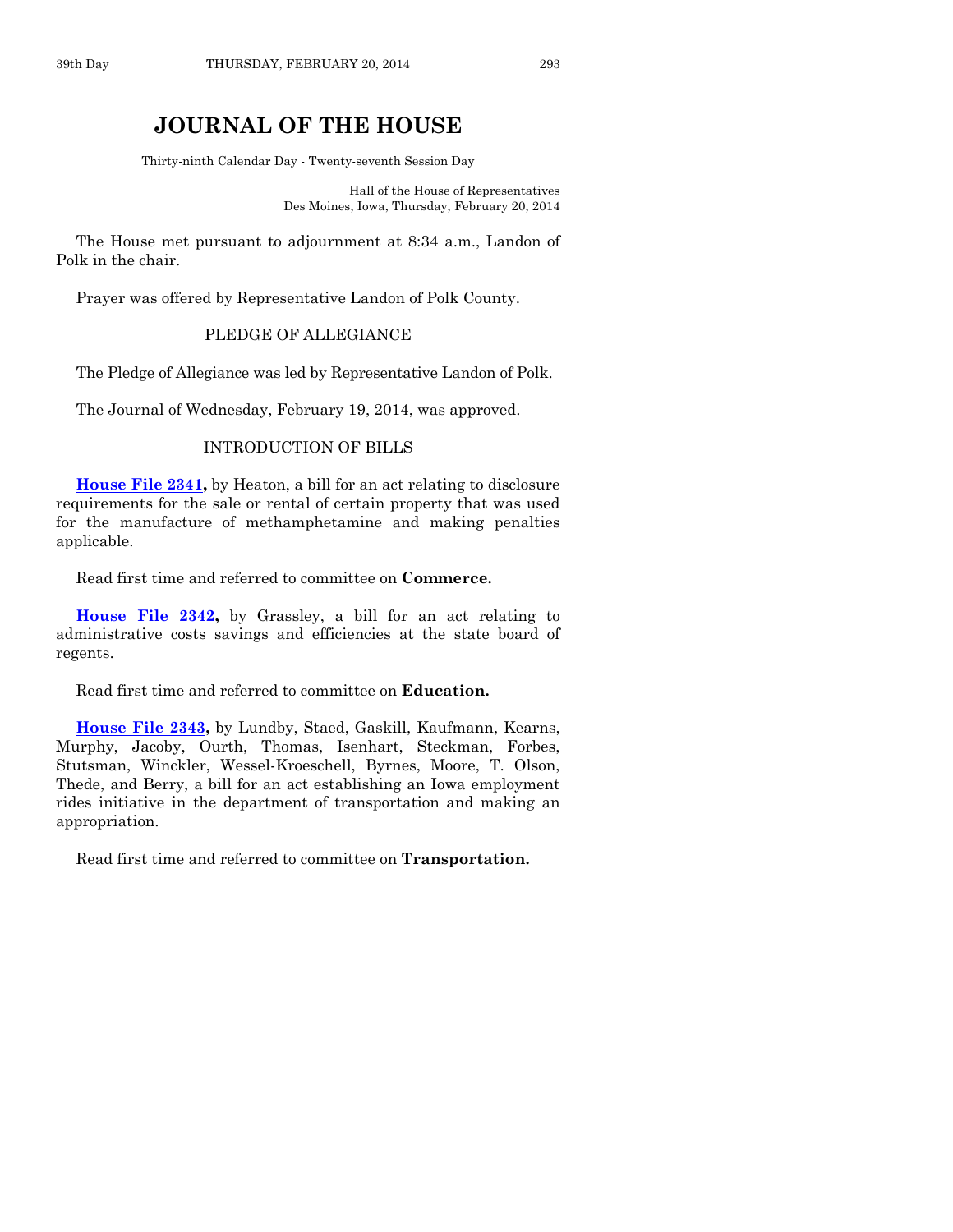**[House File 2344,](http://coolice.legis.iowa.gov/Cool-ICE/default.asp?Category=billinfo&Service=Billbook&frame=1&GA=85&hbill=HF2344)** by committee on Agriculture, a bill for an act relating to drainage or levee districts by providing for mergers, the liability of trustees, bidding requirements, the annexation of land, and authorizing the imposition of assessments upon affected landowners.

Read first time and placed on the **calendar.**

**[House File 2345,](http://coolice.legis.iowa.gov/Cool-ICE/default.asp?Category=billinfo&Service=Billbook&frame=1&GA=85&hbill=HF2345)** by committee on Agriculture, a bill for an act relating to eligible applicants for local watershed improvement grants.

Read first time and placed on the **calendar.**

**[House File 2346,](http://coolice.legis.iowa.gov/Cool-ICE/default.asp?Category=billinfo&Service=Billbook&frame=1&GA=85&hbill=HF2346)** by committee on Natural Resources, a bill for an act relating to solid waste.

Read first time and placed on the **calendar.**

**[House File 2347,](http://coolice.legis.iowa.gov/Cool-ICE/default.asp?Category=billinfo&Service=Billbook&frame=1&GA=85&hbill=HF2347)** by committee on Local Government, a bill for an act relating to the definitions of mobile home park in the Iowa Code chapters concerning property tax on manufactured and mobile homes and for purposes of residential landlord and tenant laws.

Read first time and placed on the **calendar.**

**[House File 2348,](http://coolice.legis.iowa.gov/Cool-ICE/default.asp?Category=billinfo&Service=Billbook&frame=1&GA=85&hbill=HF2348)** by committee on State Government, a bill for an act modifying provisions relating to the appointment of the executive director of the Iowa telecommunications and technology commission.

Read first time and placed on the **calendar.**

**[House File 2349,](http://coolice.legis.iowa.gov/Cool-ICE/default.asp?Category=billinfo&Service=Billbook&frame=1&GA=85&hbill=HF2349)** by committee on Economic Growth, a bill for an act concerning the Iowa finance authority in regard to the title guaranty program and private activity bonds.

Read first time and placed on the **calendar.**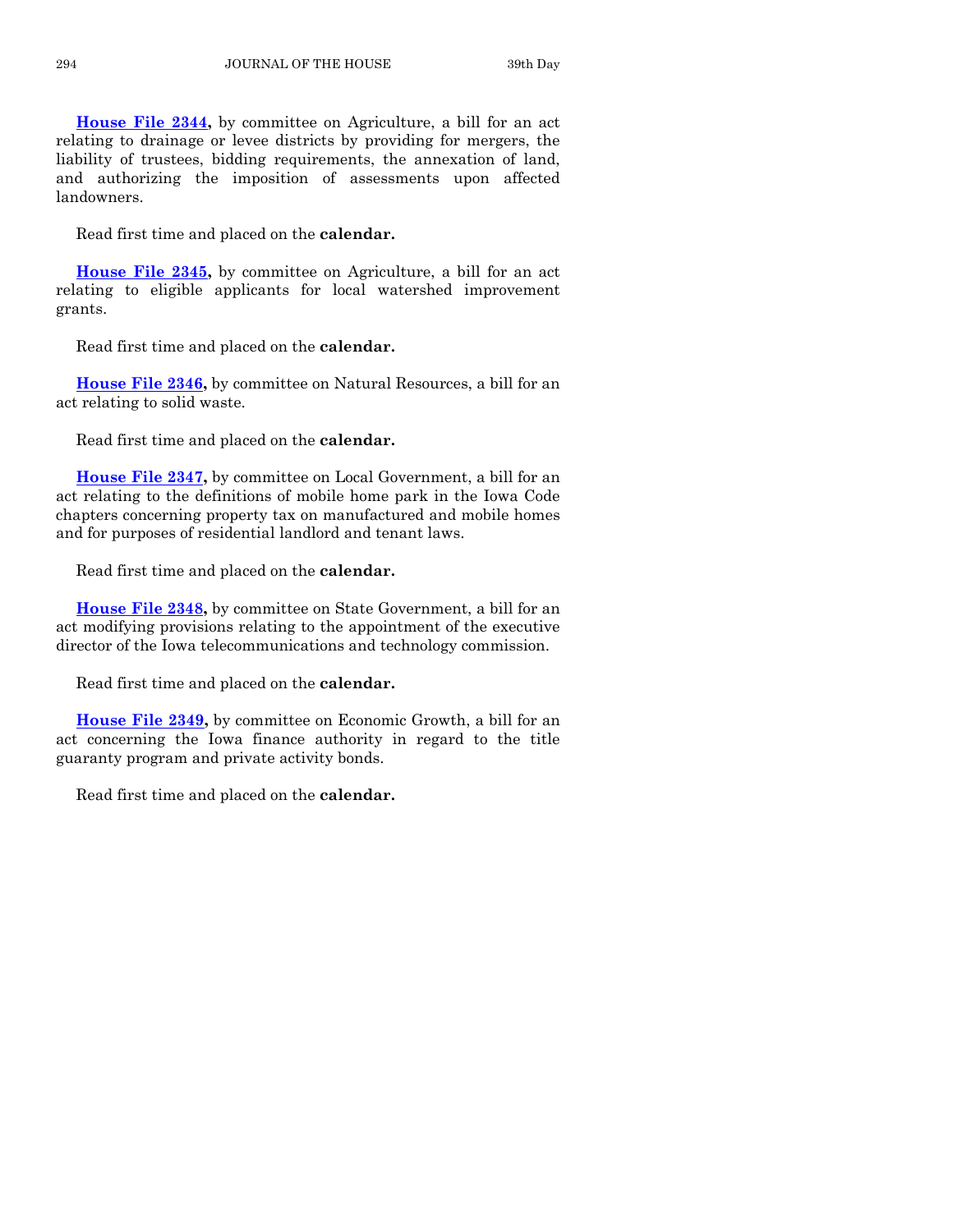#### COMMITTEE RECOMMENDATIONS

MR. SPEAKER: The Chief Clerk of the House respectfully reports that the following committee recommendations have been received and are on file in the office of the Chief Clerk:

#### CARMINE BOAL Chief Clerk of the House

#### COMMITTEE ON EDUCATION

**Committee Bill** (Formerly [House File 2119\)](http://coolice.legis.iowa.gov/Cool-ICE/default.asp?Category=billinfo&Service=Billbook&frame=1&GA=85&hbill=HF2119), relating to certain costs under the statewide preschool program for four-year-old children.

Fiscal Note: **No**

Recommendation: **Amend and Do Pass** February 19, 2014.

**Committee Bill** (Formerly [House Study Bill 525\)](http://coolice.legis.iowa.gov/Cool-ICE/default.asp?Category=billinfo&Service=Billbook&frame=1&GA=85&hbill=HSB525), relating to state and school antiharassment and antibullying policies and providing for training on bullying prevention, suicide prevention, and professional conduct and ethics for school personnel.

Fiscal Note: **No**

Recommendation: **Amend and Do Pass** February 19, 2014.

Committee Bill (Formerly [House Study Bill 592\)](http://coolice.legis.iowa.gov/Cool-ICE/default.asp?Category=billinfo&Service=Billbook&frame=1&GA=85&hbill=HSB592), relating to core content standards, assessments, curricula relating to student academic progress, and to the collection of and access to student data.

Fiscal Note: **No**

Recommendation: **Amend and Do Pass** February 19, 2014.

**Committee Bill** (Formerly [House Study Bill 611\)](http://coolice.legis.iowa.gov/Cool-ICE/default.asp?Category=billinfo&Service=Billbook&frame=1&GA=85&hbill=HSB611), permitting schools to stock, administer, and provide epinephrine.

Fiscal Note: **No**

Recommendation: **Amend and Do Pass** February 19, 2014.

**Committee Bill** (Formerl[y House Study Bill 654\)](http://coolice.legis.iowa.gov/Cool-ICE/default.asp?Category=billinfo&Service=Billbook&frame=1&GA=85&hbill=HSB654), relating to continuity of learning for children receiving foster care services.

Fiscal Note: **No**

Recommendation: **Do Pass** February 19, 2014.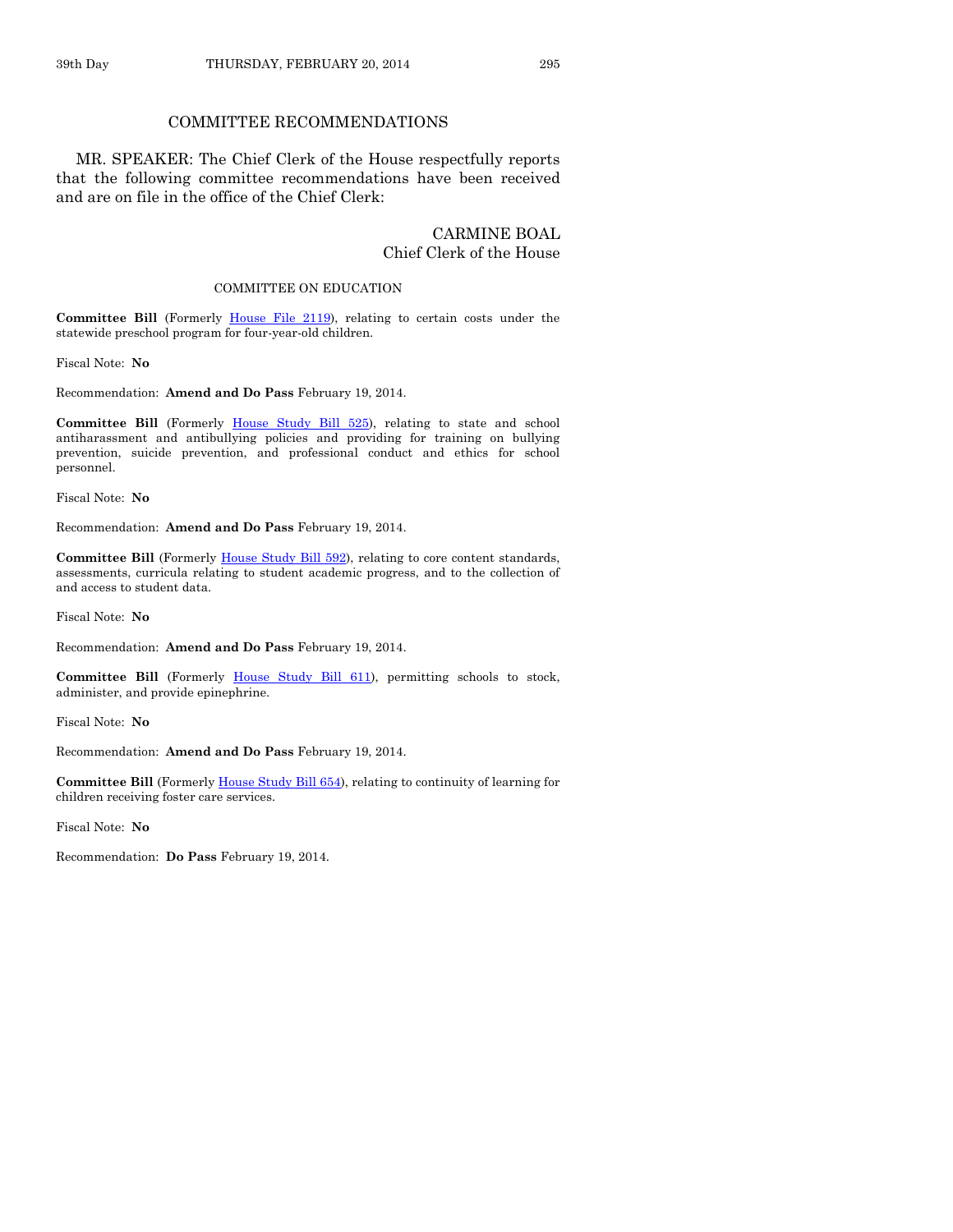**Committee Bill** (Formerly [House Study Bill 659\)](http://coolice.legis.iowa.gov/Cool-ICE/default.asp?Category=billinfo&Service=Billbook&frame=1&GA=85&hbill=HSB659), relating to misconduct under the code of professional conduct and ethics of the board of educational examiners and making penalties applicable.

Fiscal Note: **No**

Recommendation: **Do Pass** February 19, 2014.

#### COMMITTEE ON JUDICIARY

**Committee Bill** (Formerly [House File 384\)](http://coolice.legis.iowa.gov/Cool-ICE/default.asp?Category=billinfo&Service=Billbook&frame=1&GA=85&hbill=HF384), concerning the authorized possession of certain offensive weapons and making penalties applicable.

Fiscal Note: **No**

Recommendation: **Amend and Do Pass** February 19, 2014.

Committee Bill (Formerly *House File 571)*, relating to temporary restricted licenses and ignition interlock devices for operating-while-intoxicated offenses and providing penalties.

Fiscal Note: **No**

Recommendation: **Amend and Do Pass** February 19, 2014.

**Committee Bill** (Formerly [House File 2143\)](http://coolice.legis.iowa.gov/Cool-ICE/default.asp?Category=billinfo&Service=Billbook&frame=1&GA=85&hbill=HF2143), relating to permits to acquire and members of the armed forces of the United States or this state serving on active duty.

Fiscal Note: **No**

Recommendation: **Amend and Do Pass** February 19, 2014.

**Committee Bill** (Formerly [House Study Bill 505\)](http://coolice.legis.iowa.gov/Cool-ICE/default.asp?Category=billinfo&Service=Billbook&frame=1&GA=85&hbill=HSB505), relating to the criminal sentencing of juveniles in district court.

Fiscal Note: **No**

Recommendation: **Do Pass** February 19, 2014.

Committee Bill (Formerly [House Study Bill 571\),](http://coolice.legis.iowa.gov/Cool-ICE/default.asp?Category=billinfo&Service=Billbook&frame=1&GA=85&hbill=HSB571) relating to transfer of guardianship in child in need of assistance proceedings.

Fiscal Note: **No**

Recommendation: **Amend and Do Pass** February 19, 2014.

**Committee Bill** (Formerly [House Study Bill 573\)](http://coolice.legis.iowa.gov/Cool-ICE/default.asp?Category=billinfo&Service=Billbook&frame=1&GA=85&hbill=HSB573), relating to the scope and nature of use restrictions on land.

Fiscal Note: **No**

Recommendation: **Amend and Do Pass** February 19, 2014.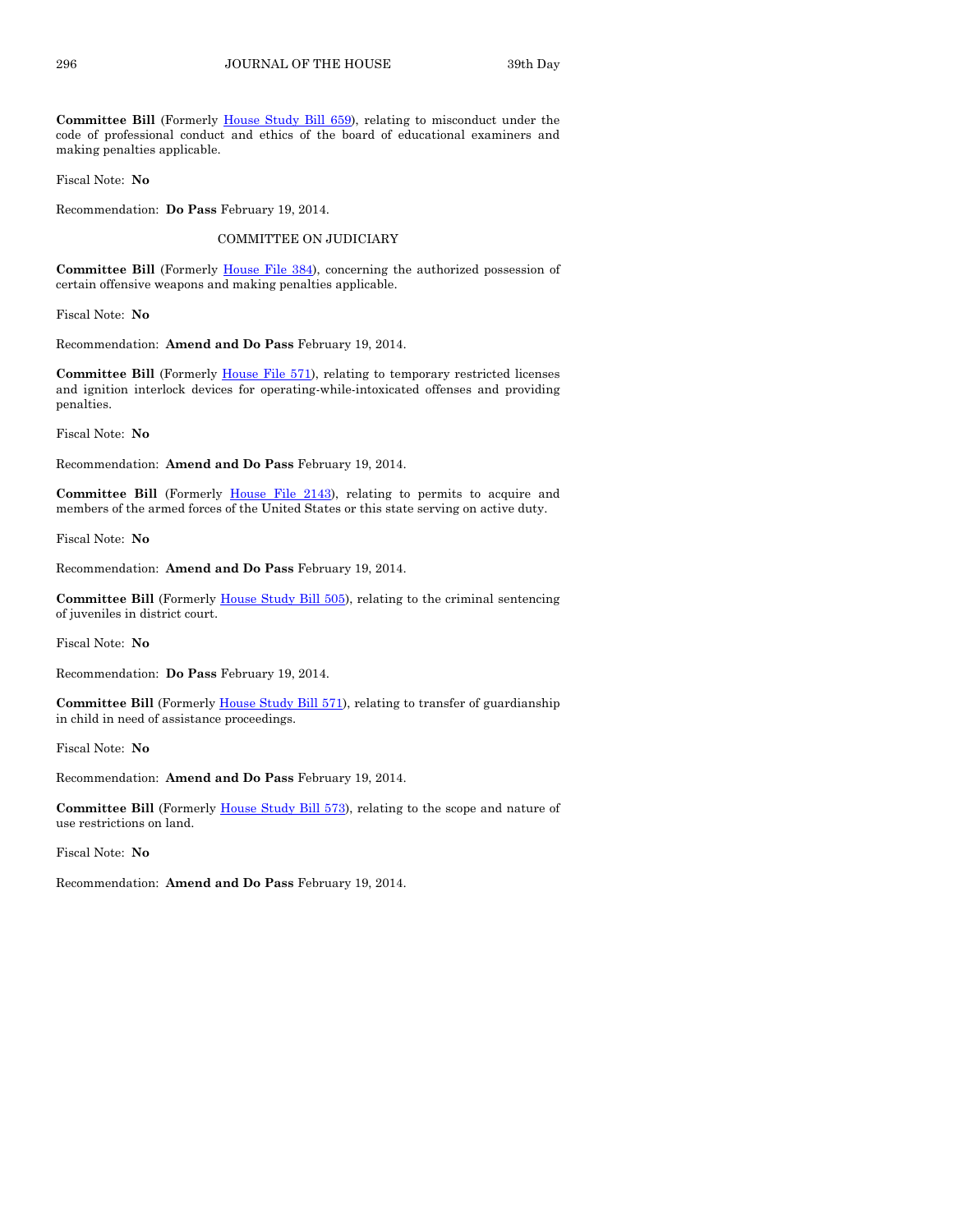**Committee Bill** (Formerly [House Study Bill 581\),](http://coolice.legis.iowa.gov/Cool-ICE/default.asp?Category=billinfo&Service=Billbook&frame=1&GA=85&hbill=HSB581) relating to wills including witness testimony, distribution of property, and claims of personal representatives, and including retroactive and other applicability provisions.

Fiscal Note: **No**

Recommendation: **Do Pass** February 19, 2014.

**Committee Bill** (Formerly [House Study Bill 584\)](http://coolice.legis.iowa.gov/Cool-ICE/default.asp?Category=billinfo&Service=Billbook&frame=1&GA=85&hbill=HSB584), providing for notice of garnishment and levy to a judgment debtor.

Fiscal Note: **No**

Recommendation: **Amend and Do Pass** February 19, 2014.

**Committee Bill** (Formerly [House Study Bill 625\)](http://coolice.legis.iowa.gov/Cool-ICE/default.asp?Category=billinfo&Service=Billbook&frame=1&GA=85&hbill=HSB625), creating the Iowa uniform power of attorney Act and providing penalties and including applicability provisions.

Fiscal Note: **No**

Recommendation: **Do Pass** February 19, 2014.

Committee Bill (Formerly [House Study Bill 629\)](http://coolice.legis.iowa.gov/Cool-ICE/default.asp?Category=billinfo&Service=Billbook&frame=1&GA=85&hbill=HSB629), relating to pharmacy benefits management and the use, sharing, selling, rental, leasing, and dissemination of a covered individual's health information.

Fiscal Note: **No**

Recommendation: **Do Pass** February 19, 2014.

**Committee Bill** (Formerly [House Study Bill 631\)](http://coolice.legis.iowa.gov/Cool-ICE/default.asp?Category=billinfo&Service=Billbook&frame=1&GA=85&hbill=HSB631), relating to nonsubstantive code corrections.

Fiscal Note: **No**

Recommendation: **Amend and Do Pass** February 19, 2014.

**Committee Bill** (Formerly [House Study Bill 643\)](http://coolice.legis.iowa.gov/Cool-ICE/default.asp?Category=billinfo&Service=Billbook&frame=1&GA=85&hbill=HSB643), relating to statutory corrections which may adjust language to reflect current practices, insert earlier omissions, delete redundancies and inaccuracies, delete temporary language, resolve inconsistencies and conflicts, update ongoing provisions, or remove ambiguities and providing effective and applicability dates.

Fiscal Note: **No**

Recommendation: **Amend and Do Pass** February 19, 2014.

#### COMMITTEE ON LOCAL GOVERNMENT

**[House File 2183,](http://coolice.legis.iowa.gov/Cool-ICE/default.asp?Category=billinfo&Service=Billbook&frame=1&GA=85&hbill=HF2183)** a bill for an act related to customers with delinquent accounts for the provision of wastewater, sewer system, storm water drainage system, or sewage treatment services by a city utility or city enterprise.